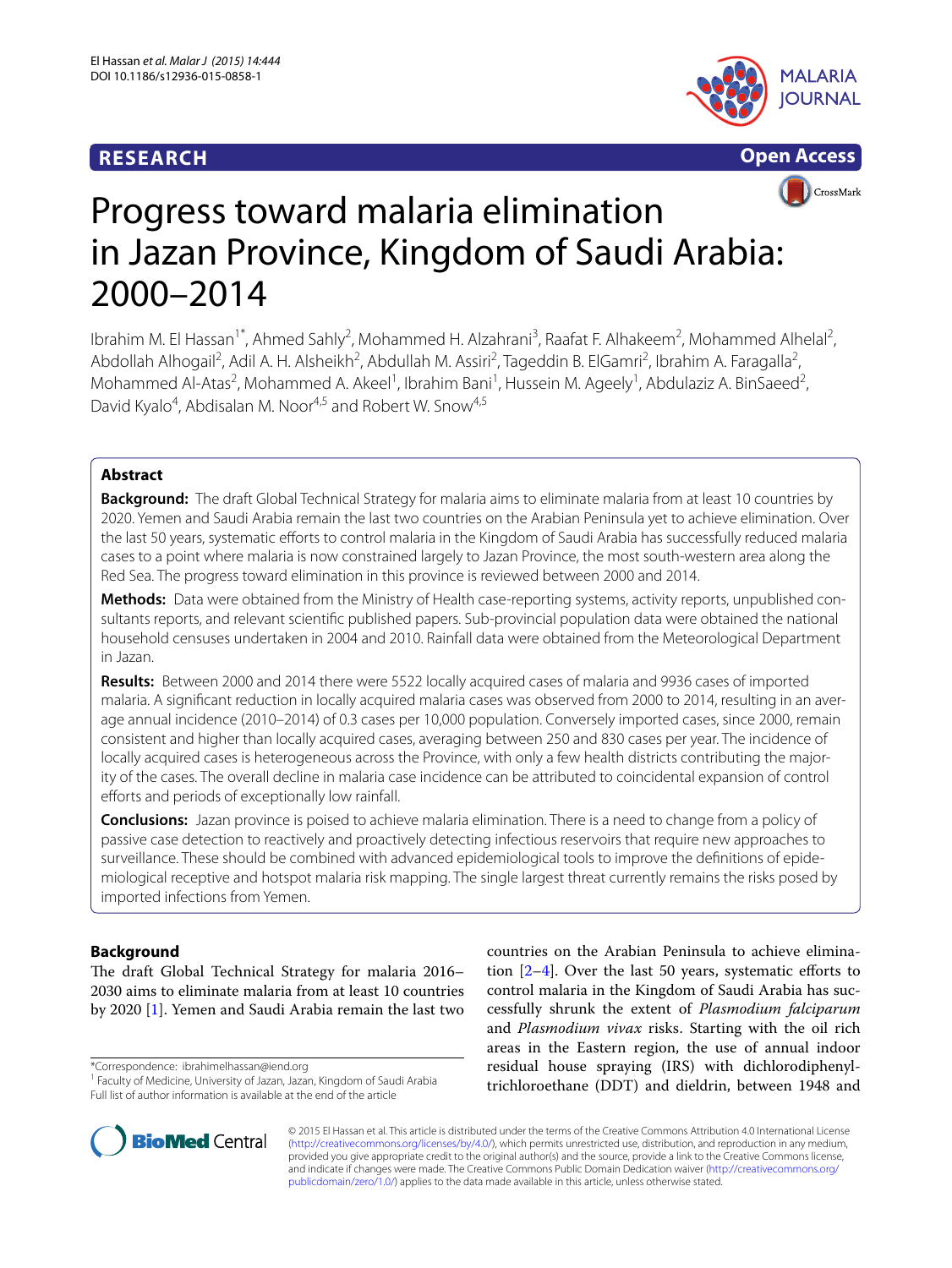1957, led to a dramatic decline in malaria case incidence [[5\]](#page-8-3) and local transmission was interrupted by 1975 [\[6](#page-8-4)]. From 1956, significant progress was made in reducing the malaria risks maintained by Anopheles superpictus through the application of DDT IRS and larvicides in the northern borders with Jordan and Iraq. Active transmission of malaria in the northern regions was interrupted in the 1970s [\[4](#page-8-2), [6\]](#page-8-4).

The hardest areas to control were located along the Red Sea, where Anopheles sergentii and Anopheles arabiensis sustained transmission [\[6](#page-8-4), [7\]](#page-8-5). The pilgrimage routes used by those on the Hajj were protected through Abate® larviciding and DDT IRS in rural households through the 1970s. Small residual foci remained in the lower reaches of the Hijaz mountains and persistent An. arabiensis foci in the foothills of Mecca  $[6, 8]$  $[6, 8]$  $[6, 8]$  $[6, 8]$  $[6, 8]$ . Malaria control activities in the south-western regions of the Kingdom did not start until 1972.

Epidemics were reported during the mid-late 1990s in the south-western regions of the Kingdom and malaria case incidence began to rise [\[4](#page-8-2), [9,](#page-8-7) [10\]](#page-8-8). By 2003, more than 70 % of the total national case burden occurred in this region, mainly Jazan and Asir Provinces. Renewed efforts to achieve malaria pre-elimination were launched in 2004. The last 10 years have witnessed significant declines in malaria in the south-western provinces. Malaria transmission was eventually constrained to Qunfudha and Al Lith sectors of Mecca Province, Asir and Jazan Province. In 2009, only 61 autochthonous cases were reported and all came from foci in Jazan and Asir [\[11](#page-8-9)].

The objectives of the National Malaria Strategy 2004– 2007 were laid out to serve as a pathway to pre-elimination with a concentrated effort in the Southern region and enhanced surveillance in other previously controlled areas to sustain a malaria free state. This paper reviews the case data at a granular level and the elimination activities mounted between 2000 and 2014 in Jazan Province.

#### **Methods**

# **Location and ecology**

Jazan Province is one of the smallest  $(11{,}670~\mathrm{km}^2)$  administrative areas of the Kingdom, located in the south-western tip of the country with a coastal boundary 260 km along the Red Sea and a 120 km border with the Republic of Yemen. The Yemeni border was finally officially ratified following disputed 1934 boundaries in June 2000 as part of the Jeddah Treaty [\[12\]](#page-8-10). The population, according to the 2010 census, was 1.37 million.

The province includes over 100 islands located in the Red Sea, including the Farasan Islands. The Al-Sarawat mountains rise to over 3000 m, the highland areas of the Fayfa Mountains lead to plains (Fig. [1\)](#page-2-0) that provide rich escarpment agriculture, including sorgo,

coffee, millets, apples, mangoes and citrus fruits [\[13](#page-8-11)]. The coastal regions are part of the Tihama straights that extend down through Yemen and are hot and arid.

The climatic and environmental conditions of the region are suitable for transmission of tropical diseases, including soil-transmitted helminths, schistosomiasis and insect-borne infectious diseases [[14,](#page-8-12) [15\]](#page-8-13). Currently the Jazan region is witnessing significant development in all sectors, especially the health and educational sectors, in accordance with the marked growth in the economy.

#### **Historical malaria potential and control**

During the Precambrian age, Jazan Province was part of the African continent and the vegetation and insect ecology of this region is closely related to that of East Africa and lying within the Afro-tropical zone. Two principal malaria vectors exits in Jazan, An. sergentii, located more frequently on border with Asir Province in the north, and An. arabiensis more commonly associated with transmission closer to Yemeni border. Other Anopheline species identified in the province but never implicated in malaria transmission include Anopheles d'thali, Anopheles rupicolus, Anopheles multicolor, Anopheles turkhudi, Anopheles pretoriensis and Anopheles tenebrosus [[16](#page-8-14)[–21](#page-8-15)].

The Plasmodium falciparum prevalence rate among 370 school children attending 13 schools in Jazan province in 1976 was 4.9 % [\[22\]](#page-8-16); in 1984 prevalence was 1.4 % among 6384 school children from 30 schools [\[23\]](#page-8-17). The only other parasite detected was Plasmodium malariae, one in 1976 and one in 1984. Thirty years ago the area was probably best described as hypoendemic.

Although there are some reports of larviciding in the town of Jazan in 1973, vector control did not start until the early 1980s [\[24](#page-8-18)]. From 1983, the malaria control programme in Jazan focussed on attacking the adult vectors using annual indoor residual spray (IRS) rounds of DDT in pre-defined areas of endemic risk accompanied by Abate<sup>®</sup> (Temphos 50EC) larviciding in persistent foci covering circa 800 villages [[25\]](#page-8-19). After 1 year of aggressive vector control, and reductions in slide positivity, the regional control programme abandoned IRS in favour of only larviciding. Ultra-low volume (ULV) spaying was undertaken using the pyrethroid Reslin® in some selected persistent foci in the mid-1980s [\[25](#page-8-19)]. Investment in malaria control financing and staff were reduced during the late 1980s. Epidemics were recorded between 1986–1988, 1992, 1995–1996 and the severe epidemic of 1997–1998, lead to renewed efforts at vector control accompanied by large increases in funding made available to the Jazan malaria programme. DDT resistance was detected in 1987, resulting in a malaria outbreak in 1988. DDT was replaced the same year with the organophosphates fenitrothion and malathion for IRS with two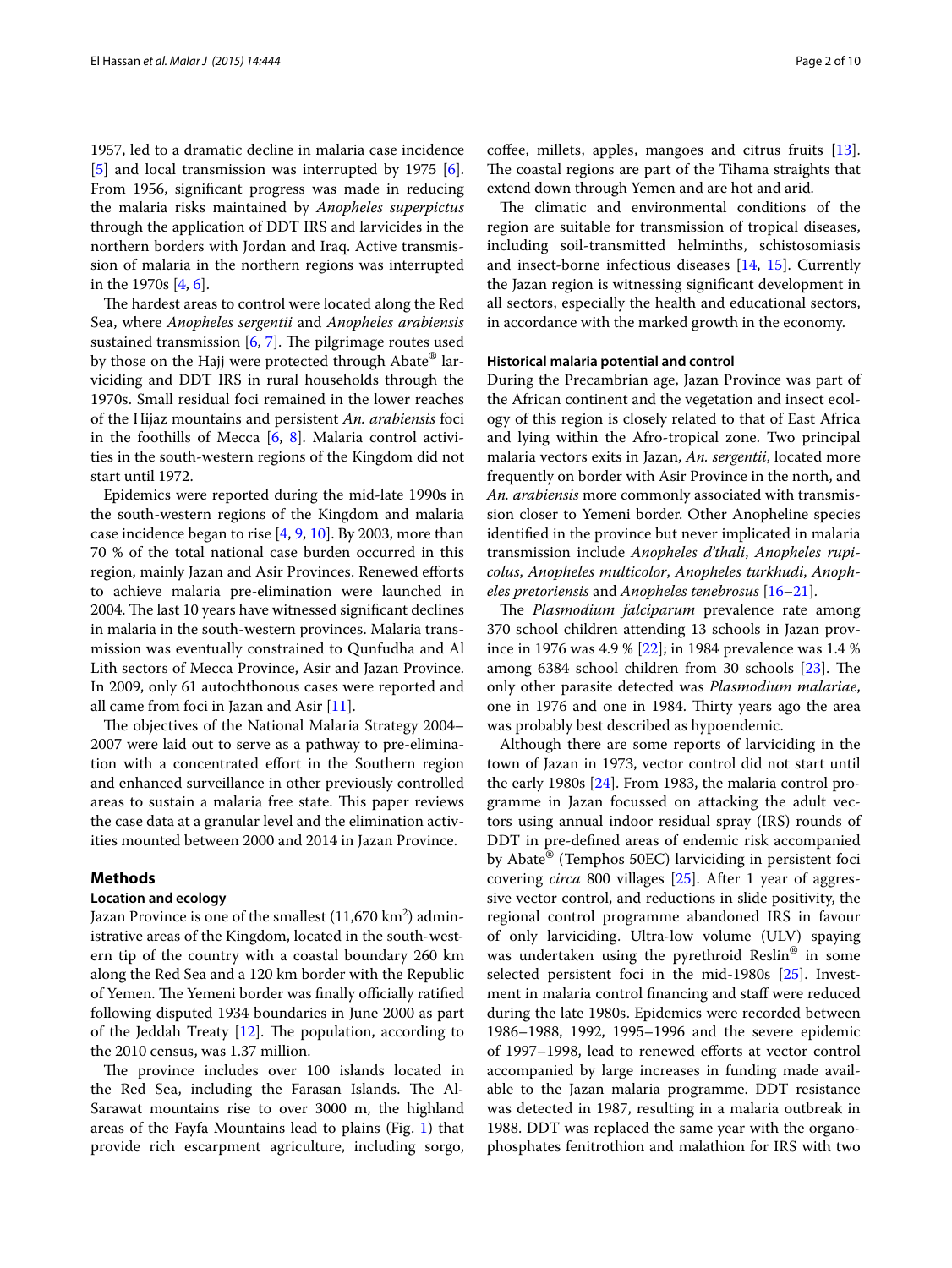El Hassan *et al. Malar J (2015) 14:444* Page 3 of 10



<span id="page-2-0"></span>above sea level

annual rounds aimed at blanket spraying. In 1995, the preferred insecticide for IRS was switched to the pyrethroid lambdacyhalothrin 10 CS.

#### **Developing intervention context since 2000**

Ministry of health reports, records, unpublished consultants reports and published scientific papers were reviewed to create a timeline of major policy changes for malaria case treatment, adult and larval vector control and case-detection methods. Where possible information

on numbers of houses sprayed, populations protected by IRS, numbers of insecticide-treated nets (ITN) distributed, areas  $(km^2)$  covered by larvicidings and numbers of foci of locally acquired infections investigated were recorded for each year since 2000.

The susceptibility of vectors to applied insecticides was periodically measured before 2000, but more routinely since 2005 and the results of 24 h delayed mortality from standard bioassays for the major insecticide classes were recorded from Ministry of Health reports. Longitudinal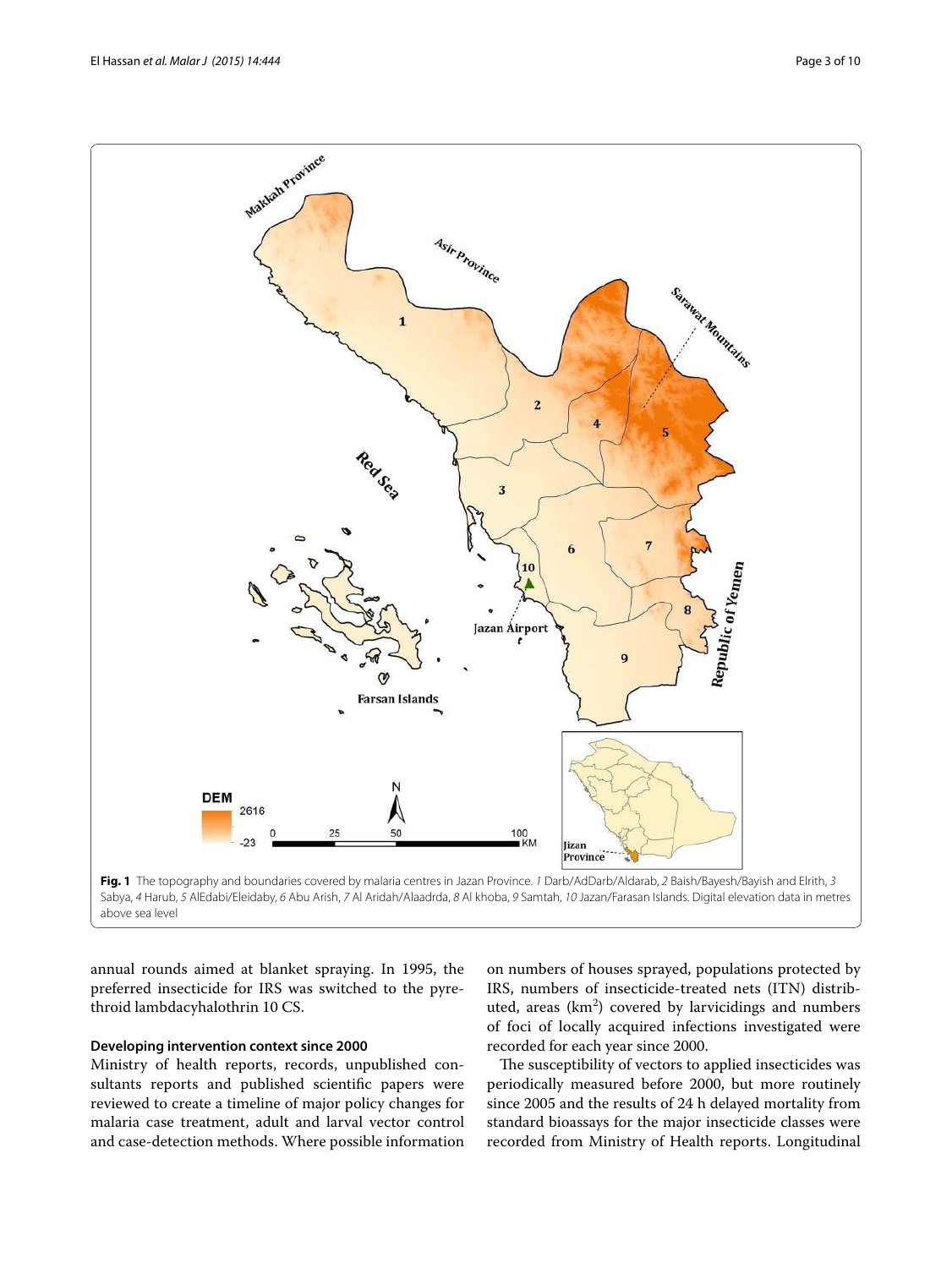data related to anti-malarial drug sensitivity before 2004, when the Ministry of Health, implemented artemisininbased combination therapy, is scanty but information has been assembled on treatment failures and molecular markers of resistance from the published literature. Finally, information related to major political milestones, notably border conflicts and refugees were assembled separately from a variety of sources and local knowledge.

## **Assembling malaria case data**

The National Malaria Control Service established a national malaria training centre in Jazan in 1981, supporting eight malaria reconnaissance centers along the Thiama straits from 1983. This was extended in 2001 to cover nine reporting areas (Fig. [1](#page-2-0)). Jazan and the Islands of Farasan are not covered by special malaria centres.

For the last 20 years passive case detection (PCD) has been maintained through a very comprehensive system of primary health centres (174) and hospitals (21) across the Province. Parasitological diagnosis of malaria using microscopy is provided free-of-charge. Rapid diagnostic tests (RDTs) were introduced by the Malaria Department in 2004. The data from the health system form the basis of case-incidence reporting, but are supplemented by reactive active case detection (ACD) data from detected foci in the nine malaria centres. Proactive ACD though mass blood surveys (MBS) started early in 1982 for epidemiological stratification, these were suspended for several years until annual MBS were resumed in 2004. Data are reported to the malaria department headquarters at the Jazan Health Affairs Department, which are forwarded to the National Malaria Authority at Ministry of Health in Riyadh. In Jazan, new epidemiological surveillance forms were developed in 2008 to include the compulsory blood examination of arriving foreign labourers. Here all confirmed cases reported by each of the nine malaria reference areas and PCD from Jazan and Farasan areas from January 2000 to December 2014 were assembled.

#### **Assembling population and rainfall data**

National household censuses were conducted in 2004 and 2010. In Jazan Province these covered 14 census, administrative areas. These administrative areas were reconciled to ten malaria reporting centres (nine established centres and Jazan/Farasan combined). The malaria reporting centres of Sabiah and Haroub spanned one census administrative area (Sabiah) and the populations in these two malaria reporting areas have been assumed to be equivalent (half of the reported total population in Sabiah). Annual inter-censal growth rates were computed for each of the ten areas and used to extrapolate population totals across all surveillance years 2000–2014. Monthly rainfall data were obtained from Jazan Airport (Fig. [1\)](#page-2-0) covering the period January 2000 to December 2014.

## **Results**

#### **Changing malaria treatment practices**

During the early 1980s, chloroquine (CQ) remained an effective treatment for both *P. falciparum* and the rarer cases of P. vivax. CQ resistant P. falciparum infections and treatment failures began to be documented in the Kingdom from 1992 [[26](#page-8-20), [27\]](#page-8-21). From 1998, CQ resistance escalated [\[26](#page-8-20), [28\]](#page-8-22) and by the mid-2000s the prevalence of molecular markers of CQ resistance were above 80 % [\[29](#page-8-23)[–31\]](#page-8-24). As CQ began to fail there was increasing use of the second-line recommended drug, sulfadoxinepyrimethamine (SP) for treatment. CQ was officially replaced with artesunate-SP (AS-SP) as first-line treatment and artemether-lumefantrine (AL) as a secondline treatment in 2007 [\[32\]](#page-8-25). By 2008, the double mutant associated with dihydrofolate reductase in P. falciparum infections conferring resistance to SP was found in over 70 % of infections in Jazan [\[31](#page-8-24), [33\]](#page-8-26). In practice, both artemisinin-based drug combinations, AQ-AP and AL, were used before this date and interchangeably as first/ second line treatments since this date. During the 1980s, CQ plus primaquine (PQ) was introduced as a gametocyticidal treatment for P. falciparum and radical cure for P. vivax infections. PQ use was suspended in 2004, when AQ-SP and AL were introduced, however its use as a radical treatment has been re-introduced in the last 2 years, without screening for G6PD deficiency.

#### **Vector control**

Abate was used as a larvicide for many years in Jazan. Insecticide susceptibility tests conducted in 2002 showed reduced sensitivity to Culex tritaeniorhynuchus (one of vectors of Rift valley fever) and larviciding was switched to biological control using Bacillus thuringiensis israelensis, insect growth regulators [diflubenzuron (25 %) and pyriproxyfen (0.5 %)] and to a lesser extent chemical control using pyridafenthion. Larviciding is routinely undertaken in 103 wadis (valleys) and 534 tributaries carrying water all the year round with total length of 3469 km. Additional larviciding activities are undertaken at 13,800 breeding sites inside focal transmission villages.

Lambdacyhalothrin 10 CS was used for IRS between 1995 until 2003 when a switch was made to deltamethrin WG 250, within the pyrethroid insecticide class. Between 2011 and 2014, lambdacyhalothrin 10 CS was re-introduced. Since 2000, spraying occurs three times every 12 months in September, December and March. Communities identified for IRS are those where known or emerging foci have been described, covering approximately 1200 villages. Over the period 2004–2014,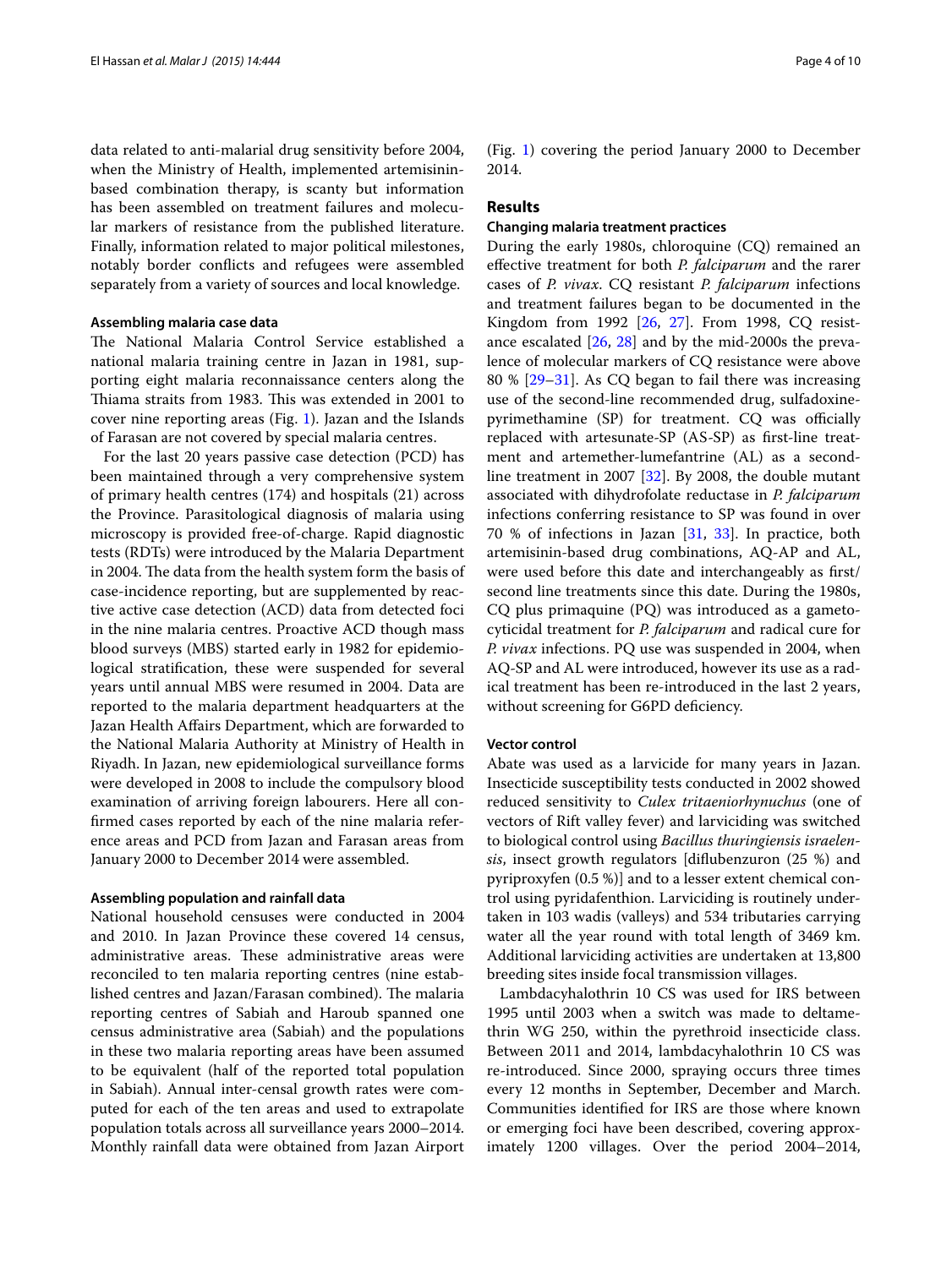between 51,000 and 63,000 households have been protected by IRS, amounting to 83–93 % of target households and protecting *circa* 550,000 people. Bioassay data for deltamethrin and lambdacyhalothrin have shown consistently high 24-h mortality rates and have been fully susceptible between 2004 and 2014.

ITN have been available in the Kingdom for malaria control, provided free of charge, since the late 1980s [\[34](#page-8-27)]. Between 2000 and 2006 circa 500,000 ITN were distributed to communities in Jazan. Approximately 50,000 long-lasting insecticide-treated nets have been distributed, each year, between 2007 and 2012; these have been targeted to active foci of transmission and all communities along the border with Yemen.

#### **Declining case incidence**

Locally acquired cases declined significantly from 2000 (2756; 35.3 per 10,000 population) to 2004 (126; 1.4 per 10,000 population) (Fig. [2a](#page-5-0)). There continued to be a steady decline through to 2010 with only 18 locally acquired cases reported (0.15 per 10,000 population). In 2011, (58 cases) and 2012 (67 cases) a rise in local cases was observed (Fig. [2a](#page-5-0)), but declined again to very low numbers in 2013 (16 cases) and 2014 (15 cases), circa 0.11 per 10,000 population. The average annual incidence (2010–2014) of locally acquired cases reported through the PCD system and additional MBS was 0.3 per 10,000 population.

The overall declines in autochthonous case incidence across the province masks year-to-year heterogeneities within the province. Rates of reported local case incidence for each of the 15 years of surveillance are shown in Fig. [3.](#page-6-0) The region of AdDarb, in the most northern reaches of the province, has experienced the least locally acquired malaria over the surveillance interval. Between 2001 and 2007 malaria incidence was highest in the regions bordering Yemen and Bayish/Elrith in the centre of the region. From 2008, when overall incidence had declined to very low levels the spatial distribution of locally acquired cases became more random between malaria reporting districts (Fig [1](#page-2-0)) with most years showing highest incidences in the Alaadrda, Samtah and Sabya areas of the region, sustained case incidence has been documented in Bayish/Elrith and Harub areas and Samtah has contributed 61 % of all locally acquired cases since 2010 (Fig. [3\)](#page-6-0).

The largest case burden documented in the Province remains those defined as imported cases (Fig. [2b](#page-5-0)). Between 2000 and 2014 there were between 250–830 imported cases each year with two exceptional years: 2007 (1705 cases) and 2009 (1310 cases). Of note is that the seasonal patterns seen for locally acquired cases match those reported for imported cases. Most cases

are imported from Yemen which shares a similar malaria seasonal ecology, and/or the seasonal importation of infections may explain the seasonal incidence of locally acquire cases due to local onward transmission from imported infections. The majority of imported cases have been described in Al Khoba and Samtah regions of the Province, bordering Yemen (Fig. [4](#page-7-0)).

## **Rainfall and case‑incidence**

Rainfall is typically acutely seasonal and sporadic in Jazan (Fig. [2](#page-5-0)c). Two major precipitations in August of 2005 and 2007 did not, however, lead to significant epidemics as witnessed during the El Niño years of 1997/1998. It is notable that the period 2007–2014 was drier than the period 2000–2006, corresponding with lower case-incidence in the second interval.

## **Discussion**

In the south-western regions of the Kingdom of Saudi Arabia, the 1990 s were characterized by failing efficacies of drugs and insecticides, exceptional rainfall and declining attention, and financing for, malaria control. The consequence was that, despite earlier successes in reducing case-incidence in these regions, malaria began to rise in the 1990s and resulted in a series of epidemic outbreaks between 1992 and 1998, mainly in Jazan and Asir Provinces. During the early 2000s, malaria case incidence remained high in Jazan Province (Fig. [2](#page-5-0)a). Most notable was the high case-incidence in 2000, when for the first time outside of the African continent, there was a coincidental epidemic of the epizootic mosquito borne Rift Valley Fever in Yemen and Asir and Jazan Provinces of the Kingdom of Saudi Arabia [[35\]](#page-8-28).

From 2004, with Saudi Government commitment to eliminate malaria and improved strategic direction, funding and organization of the malaria programme, locally acquired malaria cases began to significantly decline (Fig. [2a](#page-5-0)). Mass blood surveys, using mainly microscopy in addition to RDTs in some areas, between 2012 and 2014 sampled 91,676 people across the province and found only three infections (0.003 %), all imported from Yemen (Tageddin ElGamri, personal communication), compared to MBS during the period 1978–1980, when the parasite rate was  $6\%$  [\[25\]](#page-8-19). These observations imply that the reduction in case incidence has been accompanied by significant reductions in local parasite transmission.

It is not possible to make any direct attribution to specific interventions that will have contributed to the declining malaria across the Province; however there are several temporal observations that should be considered in understanding the malaria transition. First, declining case-incidence coincides with scaled insecticidal control targeted at larval and adult stages of Anopheles vectors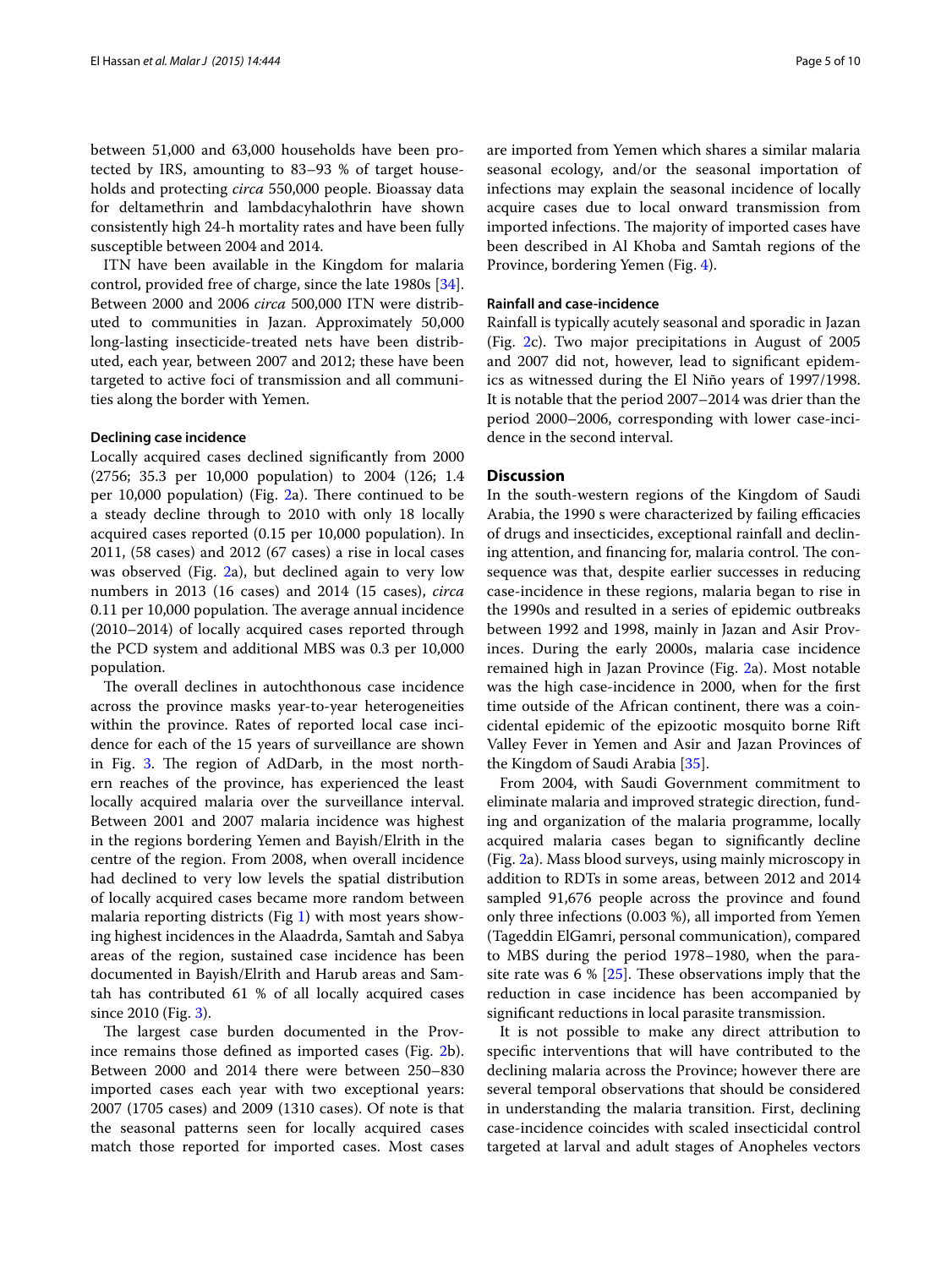

<span id="page-5-0"></span>and the increased distribution of ITN. This is an important association when compared to the counterfactual of reduced vector control in the 1980s and high case-incidence. Sustaining this impact, however, depends largely on continued financial support and militating against the ever-present threats of pyrethroid resistance. Both nets and house spraying depend entirely upon pyrethroid insecticides and while bioassay results suggest a continued high efficacy, switching insecticide classes will be important to reduce the risks of emerging resistance, or replace IRS with other classes of insecticides when resistance becomes established. Current approaches to IRS and larviciding are based upon blanket coverage of targeted areas of known high receptive risks. As caseincidence declines a more data informed basis of targeted control is required [[36\]](#page-8-29). The case-incidence of malaria is not uniform across the province (Fig. [3\)](#page-6-0), only five regions contribute 95 % of the locally acquired case burden in the province since 2010. A more stratified approach to vector control using reactive ACD and vector control based on localities of defined disease emergence in regions where case incidence is exceptionally low [[37](#page-8-30), [38](#page-8-31)]. This would reduce the insecticide pressure on local vector populations across the province.

Second, areas where the highest locally acquired case incidence are described are coincidental with those that also describe the highest numbers of imported cases (Figs. [3,](#page-6-0) [4](#page-7-0)). Importation of malaria from neighbouring Yemen continues to pose a significant threat to elimination in Jazan province. In 2001, the National Malaria Control Programme in Yemen was re-established and a collaborative programme to control cross-border malaria was resurrected and revised since it was first established in 1979. In 2007, an agreement to support efforts for a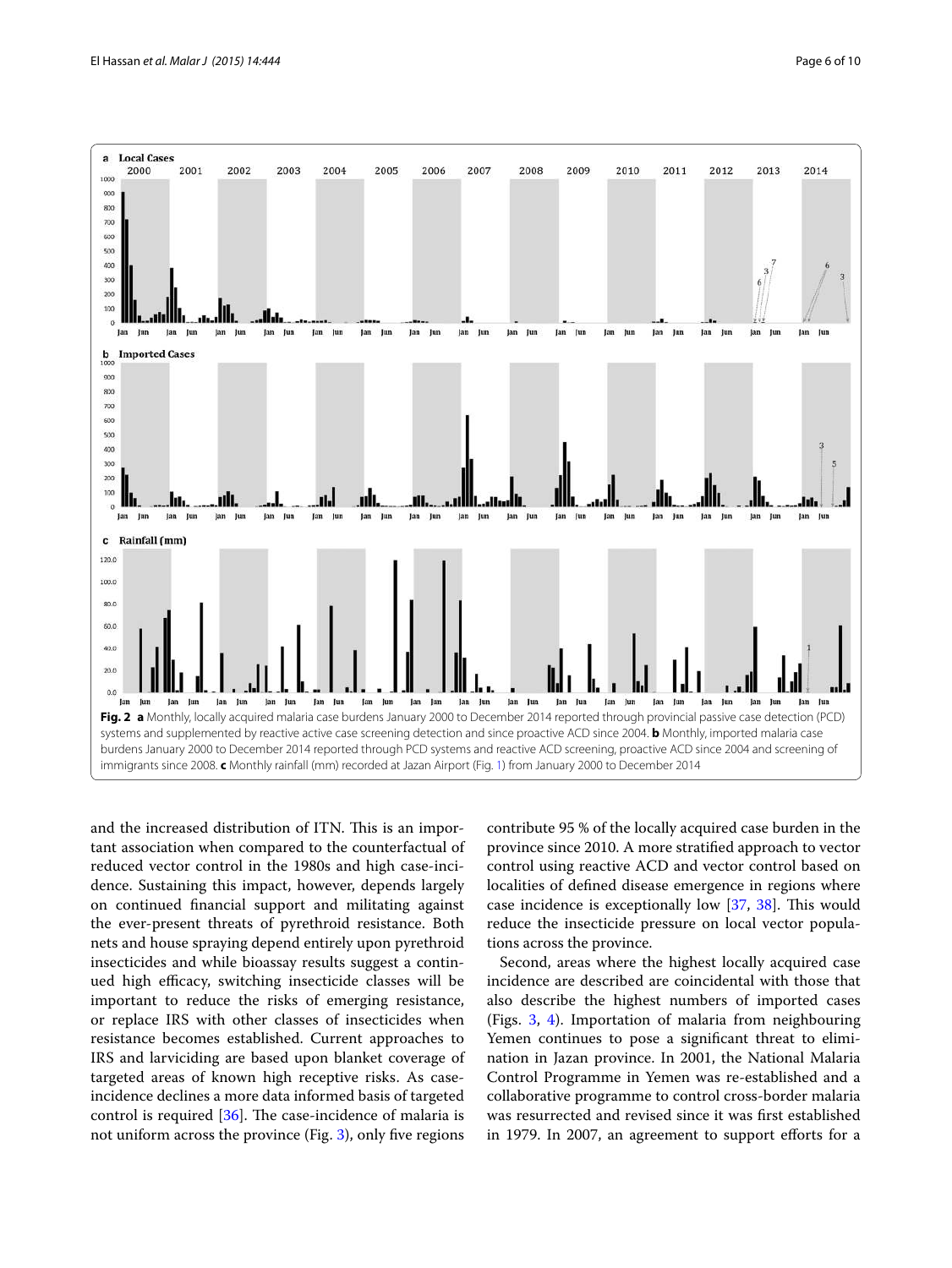

<span id="page-6-0"></span>malaria-free Arabian Peninsula was signed by Ministers from both countries [[39\]](#page-8-32), a year when the largest number of imported cases was described (Fig. [2](#page-5-0)b). Political instability in Yemen led to refugees crossing into Jazan in 2009, resulting in a large number of reported imported malaria cases (Fig. [2b](#page-5-0)). Since 2012, with continued instability in Yemen the border with Jazan has been patrolled more rigorously, however the importation rate remains significant (Figs. [2](#page-5-0)b, [4](#page-7-0)).

Finally, the region has been subject to malaria, and other vector-borne disease, epidemics consequent upon rainfall anomalies. Rainfall in this area is subject to acute short-term temporal, seasonal fluctuations and long-term anomalies [\[40](#page-8-33)]. Since 2002, there has been a protracted drought, witnessed across the sub-region [[41\]](#page-8-34) and most notable in the period after 2007 in Jazan (Fig. [2](#page-5-0)c). Any future aberrations in rainfall pose threats to gains made in systematic vector control in this area,

as exampled during the El Nino led epidemics in the late 1990s. One caveat to the analysis presented here is the use of only one meteorological station located in the city of Jazan. It is very likely that there are important variations in rainfall across the province and these warrant further investigation using higher resolution, temporal data from satellite imagery.

Present milestones of success in Jazan province are largely based on the numbers of disease events detected through PCD across its extensive free health service. The province remains in the pre-elimination phase and needs to migrate from detecting disease events to detecting infection events, draining the last residual foci of infection sinks and preventing the importation of new infections [[36](#page-8-29)[–38](#page-8-31), [42\]](#page-8-35). This will require changes to how infections are identified. While rapid diagnostics and microscopy continue to be valuable tools for diagnosis, they lack sensitivity when the ambition is to identify all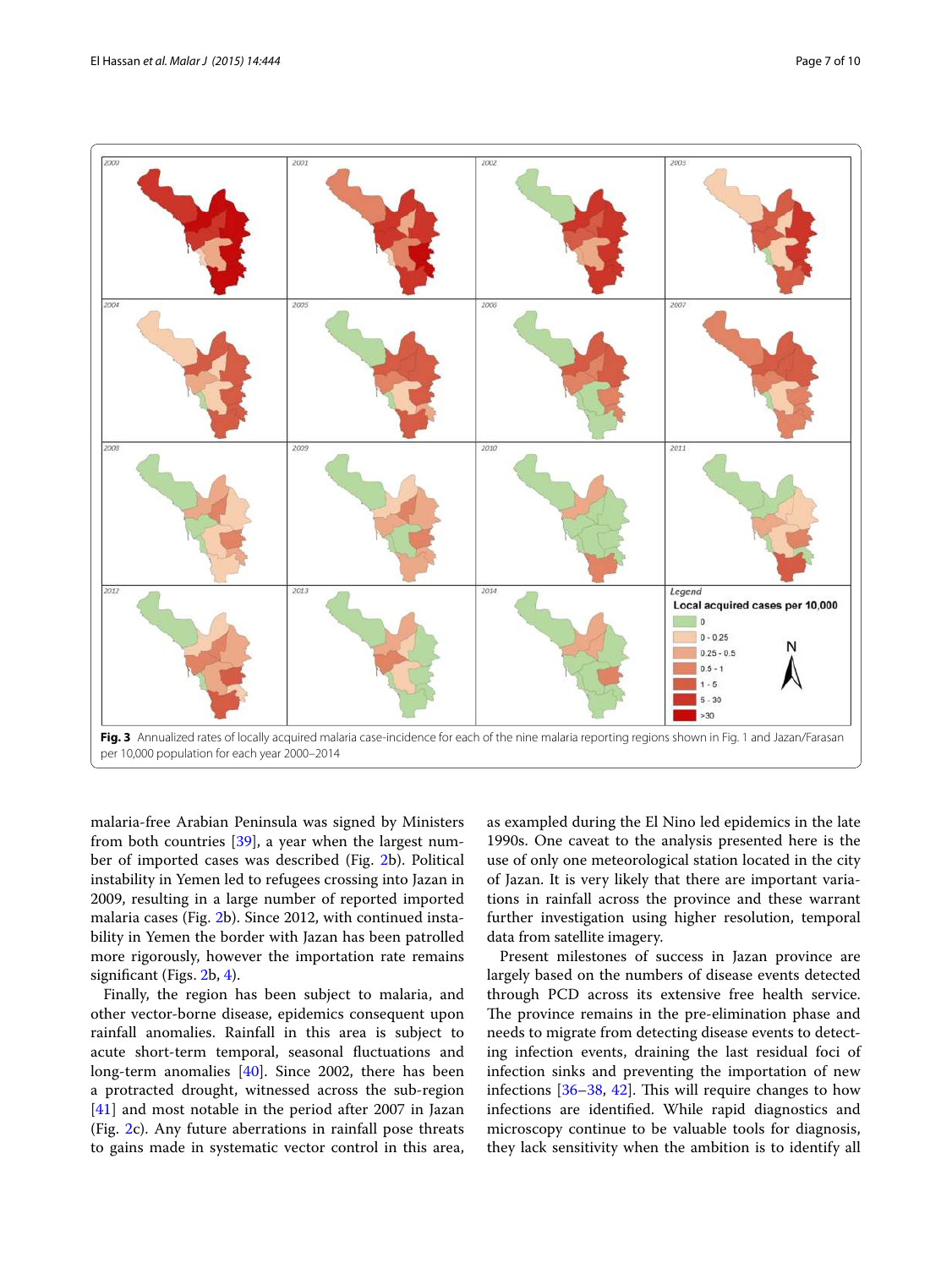

<span id="page-7-0"></span>infections, including asymptomatic infections [\[43](#page-8-36)]. During a recent Mass Screening and Treatment pilot on the island of Zanzibar, RDTs detected 20 infections compared to 339 detected from the same population using polymerase chain reaction (PCR) [[44\]](#page-9-0). Missed infections using microscopy have also been reported when compared to PCR analysis in Jazan [\[45](#page-9-1)]. Mass blood surveys should begin to use PCR techniques to detect sub-microscopic infections, these MBS should form part of either reactive case detection methods or proactive case detection methods based upon improved epidemiological receptive and hotspot risk mapping [[37](#page-8-30), [46–](#page-9-2)[50\]](#page-9-3).

The Saudi Government are fully committed to the malaria elimination end game committing US\$ 30 million per year to this ambition, where more than 35 % of this budget is allocated for malaria control programme in Jazan. To achieve elimination will require a substantial

increase in the use of epidemiological methods to predict, prevent, detect and contain new infections in the province.

#### **Authors' contributions**

AS, IB, MA, TE, HA, RE and AA were responsible for data assembly, cleaning, analysis, interpretation and production of the final manuscript; AZ, AA, AB, MA and AA, were responsible for planning and implementation of the malaria project and overall supervision of survey data and data assembly; AA is responsible for vector bioassay data; IE, AMN, DK and RWS was responsible for statistical analysis; IE and RWS was responsible for overall scientific management, interpretation and preparation of the final manuscript. All authors read and approved the final manuscript.

#### **Author details**

<sup>1</sup> Faculty of Medicine, University of Jazan, Jazan, Kingdom of Saudi Arabia. <sup>2</sup> Ministry of Health, Riyadh, Kingdom of Saudi Arabia.<sup>3</sup> Public Health Directorate, Ministry of Health, Riyadh, Kingdom of Saudi Arabia. <sup>4</sup> Spatial Health Metrics Group, Kenya Medical Research Institute-Wellcome Trust Research Programme, Nairobi, Kenya.<sup>5</sup> Centre for Tropical Medicine and Global Health, Nuffield Department of Clinical Medicine, University of Oxford, Oxford, UK.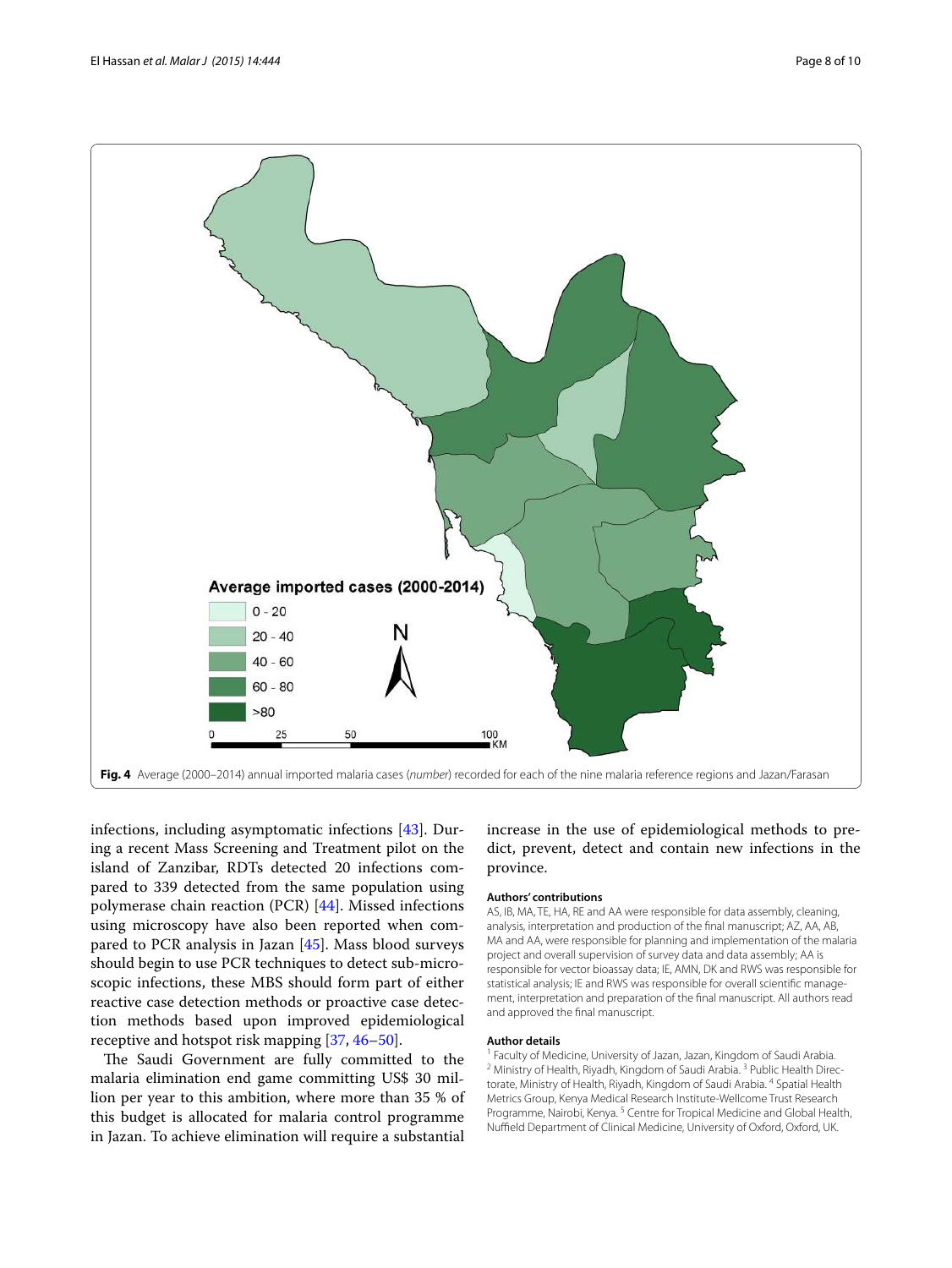#### **Acknowledgements**

The authors are grateful to the Ministry of Health, Kingdom of Saudi Arabia for their on-going support for this work. The study was funded by the University of Jazan and King Abdulaziz Science and Technology (KAST) 2012 (#12-MED2767-57). AMN is supported by the Wellcome Trust as an Intermediate Fellow (#095127). RWS is supported by the Wellcome Trust as Principal Research Fellow (# 079080 and # 103602).

#### **Competing interests**

The authors declare that they have no competing interests.

Received: 14 June 2015 Accepted: 22 August 2015<br>Published online: 09 November 2015

#### **References**

- <span id="page-8-0"></span> 1. World Health Organization. Draft global technical strategy for malaria 2016–2030, world Health assembly May 2015. [http://www.](http://www.who.int/malaria/areas/global_technical_strategy/draft_strategy/en/) [who.int/malaria/areas/global\\_technical\\_strategy/draft\\_strategy/en/.](http://www.who.int/malaria/areas/global_technical_strategy/draft_strategy/en/) 2015.
- <span id="page-8-1"></span> 2. Atta H, Zamani G. The progress of roll back malaria in the Eastern Mediterranean Region over the past decade. East Mediterr Health J. 2008;14(special issue):S82–9.
- 3. EMRO. Technical discussion on malaria elimination in the Eastern Mediterranean Region: vision, requirements and strategic outline. Regional Committee for the Eastern Mediterranean July 2008 Fifty-fifth Session EM/RC55/Tech.Disc.2.
- <span id="page-8-2"></span> 4. Snow RW, Amratia P, Zamani G, Mundia CW, Noor AM, Memish ZA, et al. The malaria transition on the Arabian Peninsula: progress toward a malaria free region 1960–2010. Adv Parasitol. 2013;82:205–51.
- <span id="page-8-3"></span> 5. Daggy RH. Malaria in oases of eastern Saudi Arabia. Am J Trop Med Hyg. 1959;8:223–91.
- <span id="page-8-4"></span>6. Sebai ZA. Malaria in Saudi Arabia. Trop Doct. 1988;18:183–8.
- <span id="page-8-5"></span> 7. Farid MA. Implications of the Mecca pilgrimage for a regional malaria eradication programme. Bull World Health Organ. 1956;15:828–33.
- <span id="page-8-6"></span> 8. Magzoub M. Plasmodium falciparum and Plasmodium vivax infections in Saudi Arabia, with a note on the distribution of anopheline vectors. J Trop Med Hyg. 1980;83:203–6.
- <span id="page-8-7"></span> 9. Coleman M, Al-Zahrani MH, Coleman M, Hemingway J, Omar A, Stanton MC, et al. A country on the verge of malaria elimination—the Kingdom of Saudi Arabia. PLoS One. 2014;9:e105980.
- <span id="page-8-8"></span> 10. Al-Zanbagi NA. Review of malaria in Saudi Arabia, current status and future prospects. J Int Acad Res Multidiscip. 2014;2:1–15.
- <span id="page-8-9"></span> 11. Al Zahrani MH. Malaria Situation in Kingdom of Saudi Arabia Presentation given at EMRO malaria regional meeting, Marrakech, Kingdom of Morocco, 22–24 September 2010.
- <span id="page-8-10"></span> 12. International border treaty between the Republic of Yemen and kingdom of Saudi Arabia 12 June 2000, Jeddah Treaty. [http://www.al-bab.com/](http://www.al-bab.com/yemen/pol/int5.htm) [yemen/pol/int5.htm](http://www.al-bab.com/yemen/pol/int5.htm) 2015.
- <span id="page-8-11"></span> 13. Al-Farhan A, Al-Turki TA, Basahy RA. Flora of Jazan Region, final report of project AR-17-7. King Abdulaziz City for Science and Technology (KACST). KSA. 2005;1:1–545.
- <span id="page-8-12"></span> 14. Milaat W, Bani I, Aqeely H, Makeen A, Salih A, Alnagaar M. Jazan Health needs assessment: a key informant approach. J Public Health Med. 2007;6:105–10.
- <span id="page-8-13"></span> 15. Bani IA. Health needs assessment. J Family Community Med. 2008;15:13–20.
- <span id="page-8-14"></span> 16. Mattingly PF, Knight KL. The mosquitoes of Arabia I. Bull Br Mus Nat Hist Entomol. 1956;4:91–141.
- 17. Abdoon AM, Alshahrani AM. Prevalence and distribution of anopheline mosquitoes in malaria endemic areas of Asir region, Saudi Arabia. East Mediterr Health J. 2003;9:240–7.
- 18. Abdullahanda MAR, Merdan I. Distribution and ecology of the mosquito fauna in the South-western Saudi Arabia. J Egypt Soc Parasitol. 1995;25:815–37.
- 19. Al-Sheikh AAH. Studies on the ecology, vectorial role and population structure of Anopheles arabiensis in the Tihama region of Saudi Arabia and Yemen. University of Liverpool, UK: PhD Thesis, 2004.
- 20. Al-Sheik AAH. Larval habitat, ecology, seasonal abundance and vectorial role in malaria transmission of Anopheles arabiensis in Jazan Region of Saudi Arabia. J Egypt Soc Parasitol. 2011;41:615–34.
- <span id="page-8-15"></span> 21. Bakr RFA, Nassar ML, El-Barky NM, Kotb TF, Badrawy H, Abdeldayem MS. Prevalence of mosquitoes in Jazan Province, Saudi Arabia. Egypt Acad J Biol Sci A Entomol. 2014;7:15–27.
- <span id="page-8-16"></span> 22. Mara L. Report on a visit to Saudi Arabia March 1976 in relation to Malaria Control project. World Health Organization, unpublished document EMRO, Cairo, 1976.
- <span id="page-8-17"></span> 23. Ministry of Health. Malaria control programme in the Kingdom. 1404–1405 H. Kingdom of Saudi Arabia: Malaria Control Service, Ministry of Health; 1984 **1985**.
- <span id="page-8-18"></span> 24. Lin NH. Assignment report: malaria control in the Kingdom of Saudi Arabia; August 1985-February. WHO EMRO, Cairo. 1986.
- <span id="page-8-19"></span> 25. Anon. Joint Government/WHO malaria review mission to Saudi Arabia 5th–23rd July 1986. EMRO/WHO unpublished document, SAA/MAL/001, 1986.
- <span id="page-8-20"></span> 26. Alrajhi AA, Rahim I, Akood M, Hazmi M. Chloroquine-resistant Plasmodium falciparum cerebral malaria in a chloroquine-susceptible area. J Infect Dis. 1999;180:1738–41.
- <span id="page-8-21"></span> 27. Al-Arishi HM, el Awad Ahmed F, al Bishi LA. Chloroquine-resistant Plasmodium falciparum malaria among children seen in a regional hospital, Tabuk, Saudi Arabia. Trans R Soc Trop Med Hyg. 2001;95:439–40.
- <span id="page-8-22"></span> 28. Kinsara AJ, Abdelaal MA, Jeje OM, Osoba AO. Chloroquine-resistant Plasmodium falciparum malaria: report of two locally acquired infections in Saudi Arabia. Am J Trop Med Hyg. 1997;56:573–5.
- <span id="page-8-23"></span> 29. Al-Harthi SA. Detection of drug resistance markers for chloroquine and pyrimethamine-sulfadoxine in Jazan area, Saudi Arabia using PCR and restriction digestion. J Egypt Soc Parasitol. 2007;37:17–30.
- 30. Bin Dajem SM, Al-Qahtani A. Analysis of gene mutations involved in chloroquine resistance in Plasmodium falciparum parasites isolated from patients in the southwest of Saudi Arabia. Ann Saudi Med. 2010;30:187–92.
- <span id="page-8-24"></span> 31. Bin Dajem SM, Al-Farsi HM, Al-Hashami ZS, Al-Sheikh AA, Al-Qahtani A, Babiker HA. Distribution of drug resistance genotypes in Plasmodium falciparumin an area of limited parasite diversity in Saudi Arabia. Am J Trop Med Hyg. 2012;86:782–8.
- <span id="page-8-25"></span> 32. Nzila A, Al-Zahrani I. Drugs for the treatment of malaria in the Kingdom of Saudi Arabia. Saudi Med J. 2013;34:569–78.
- <span id="page-8-26"></span> 33. Al-Farsi HM, Al-Hashami ZS, Bin Dajem SM, Al-Sheikh AAH, Al-Qahtani A, Beja-Pereira A, Idris MA, Babiker HA. Source of drug resistant Plasmodium falciparumin a potential malaria elimination site in Saudi Arabia. Infect Genet Evol. 2012;12:1253–9.
- <span id="page-8-27"></span> 34. Jamjoom GA, Mahfouz AA, Badawi IA, Omar MS, al-Zoghaibi OS, Al-Amari OM, Ibrahim M, Siam I. Acceptability and usage of permethrin-impregnated mosquito bed nets in rural south-western Saudi Arabia. Trop Geogr Med. 1994;46:355–7.
- <span id="page-8-28"></span> 35. Elfadil AA, Hasab-Allah KA, Dafa-Allah OM, Elmanea AA. The persistence of Rift Valley fever in the Jazan region of Saudi Arabia. Rev Sci Tech. 2006;25:1131–6.
- <span id="page-8-29"></span> 36. WHO. From malaria control to malaria elimination, a manual for Elimination Scenario Planning. Geneva: Global Malaria Programme, World Health Organization; 2014.
- <span id="page-8-30"></span> 37. Moonen B, Cohen JM, Snow RW, Slutsker L, Drakeley C, Smith DL, et al. Operational strategies to achieve and maintain malaria elimination. Lancet. 2010;376:1592–603.
- <span id="page-8-31"></span> 38. WHO. Disease surveillance for malaria elimination: Operational manual. Geneva: World Health Organization; 2012.
- <span id="page-8-32"></span> 39. Meleigy M. Arabian Peninsula states launch plan to eradicate malaria. BMJ. 2007;334:117.
- <span id="page-8-33"></span> 40. Subyani AM. Geostatistical study of annual and seasonal mean rainfall patterns in southwest Saudi Arabia. Hydrolog Sci J. 2004;49:803–17.
- <span id="page-8-34"></span> 41. Lyon B, DeWitt DG. A recent and abrupt decline in the East African long rains. Geophys Res Lett. 2012;39:L02702.
- <span id="page-8-35"></span> 42. malERA Consultative Group on Monitoring. Evaluation, and Surveillance: Are search agenda for malaria eradication: monitoring, evaluation and surveillance. PLoS Med. 2011;8:e1000400.
- <span id="page-8-36"></span> 43. Okell LC, Ghani AC, Lyons E, Drakeley CJ. Sub-microscopic infection in Plasmodium falciparum-endemic populations: a systematic review and meta-analysis. J Infect Dis. 2009;200:1509–17.